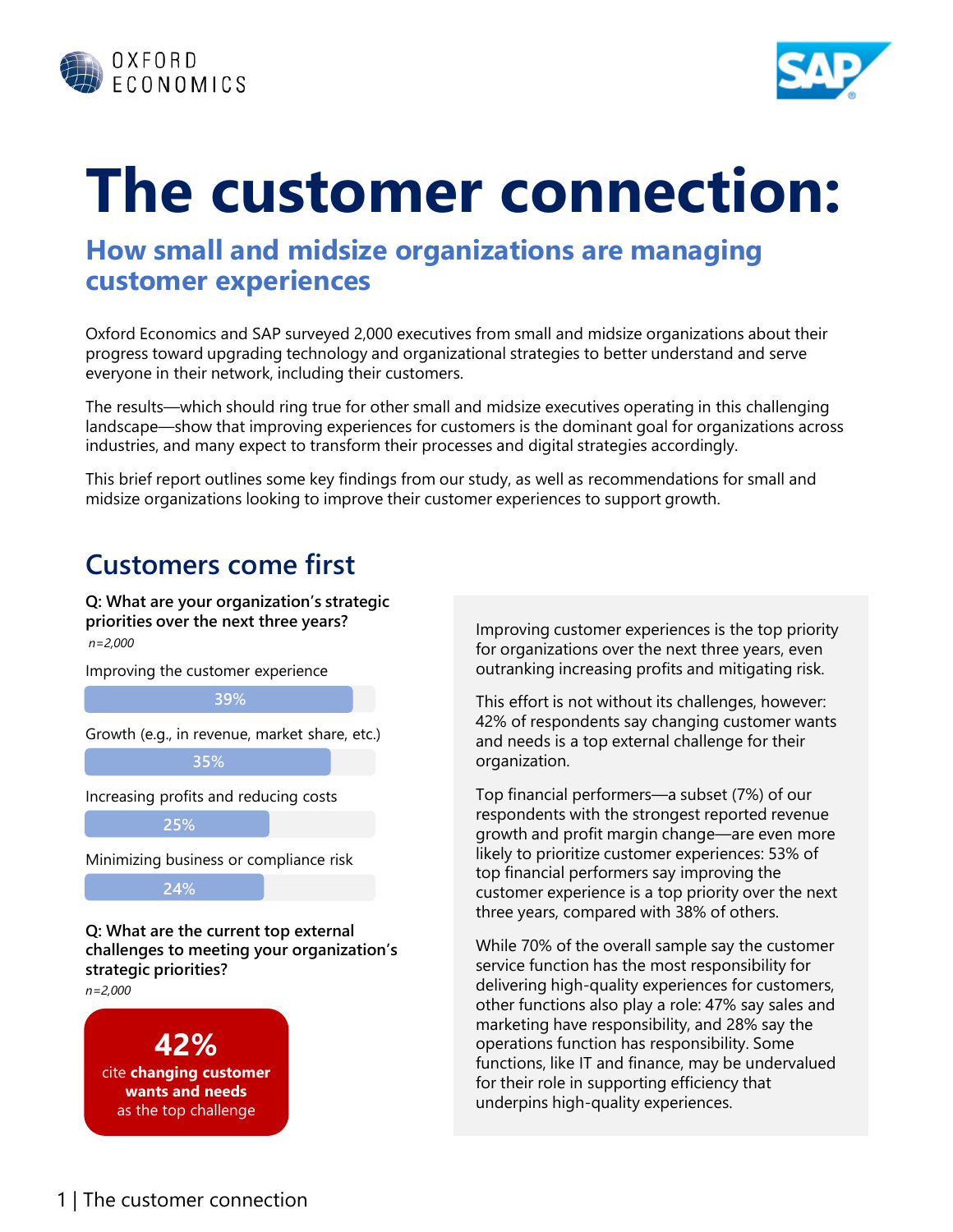



# **The digital advantage**

**Q: Which technologies are most important to managing customer experiences at your organization? What are the top benefits of each technology you selected to managing customer experiences?**



Upgrading customer experiences is critical to supporting resiliency and agility, both of which can protect organizations from widespread operational disruption and market volatility.

Small and midsize organizations understand this imperative and cite several technologies as key to managing experiences: CRM is the top-ranked technology in shaping customer experiences, followed by chatbots and e-commerce. Mobile (cited by 19% of respondents), analytics (18%), and social media (17%) also rank highly.

While just 14% count artificial intelligence as one of the most important technologies for managing customer experiences, this may change in the years ahead as it becomes embedded in other tools and software and increasingly necessary for data analytics.

#### **What factors matter most to a high-quality customer experience?**

Providing a high-quality customer experience depends on doing everything right, from supply chain and logistics to after-sales service.

When ranking factors on a five-point scale from not important to critical, nearly one-third cite highquality products and services as critical. Competitive prices and seamless experiences are also important.

Top financial performers are more likely than others to cite all the factors we asked about as important, including user-friendly digital experiences (76% say it is important or critical, vs. 59% of others) and data protection (75% vs. 61%).

Difficulty competing with larger organizations, lack of adequate data, and difficulty scaling for growth are the top barriers to improving customer experiences, each cited by roughly one-third of executives.

**Q: How important are the following factors to providing a high-quality customer experience?** *n=2,000*



**21%**

**Q: Which of the following steps have you done across the organization to improve the customer experience?** *n=2,000*

- **42%** have solicited and acted on customer feedback
- **33%** have increased after-sales maintenance
- **31%** have reduced prices
- **20%** have created an omnichannel experience